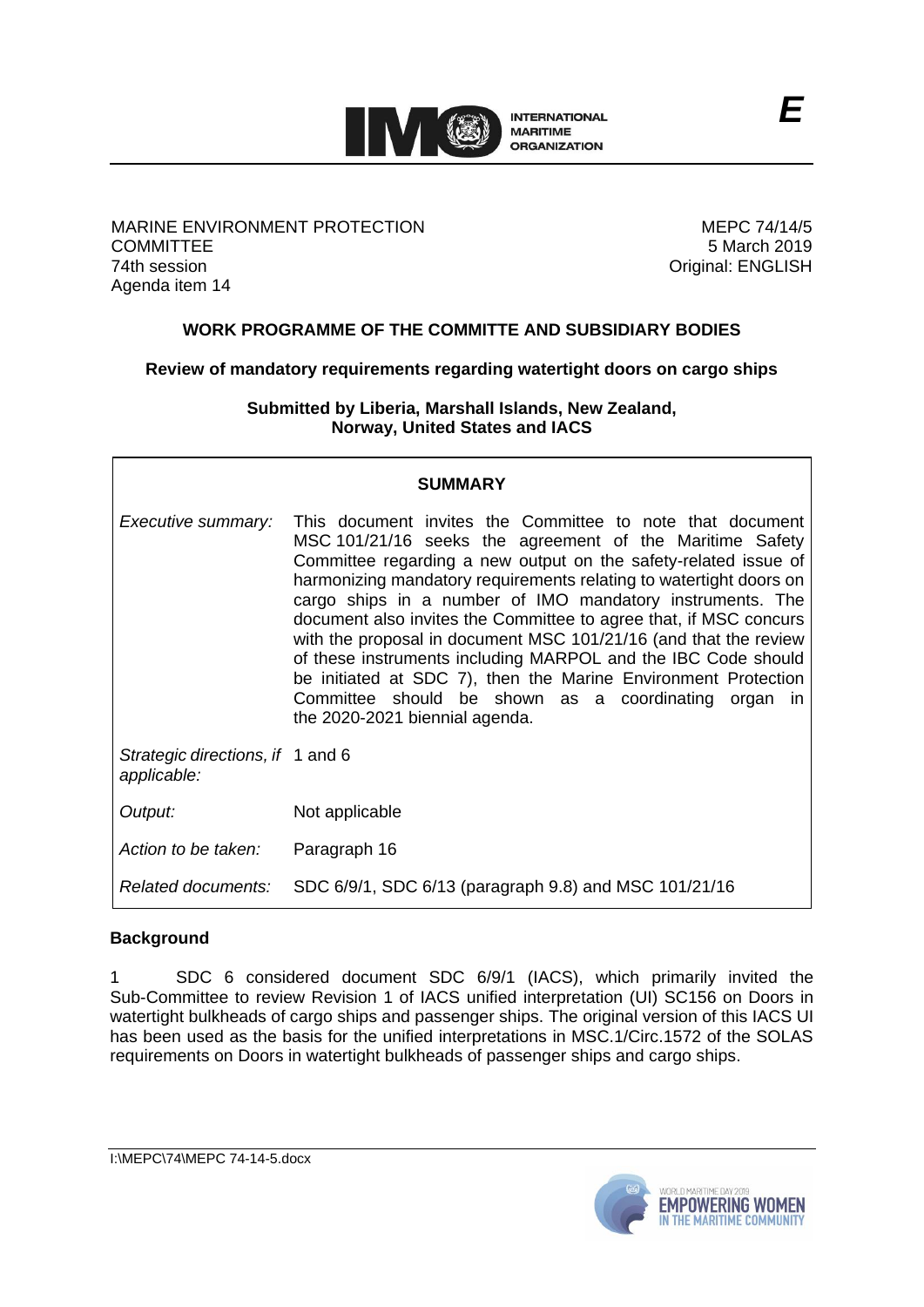2 However, paragraphs 8 to 10 of document SDC 6/9/1 advised the Sub-Committee as follows:

"8 During the development of Rev.1 of UI SC156, IACS noted that there appears to be some inconsistencies between the requirements in the SOLAS and MARPOL Conventions and ICLL regarding doors in watertight bulkheads. These are:

- .1 the requirements related to hinged watertight doors are only clearly specified in SOLAS; and
- .2 in SOLAS, the requirements for doors in watertight bulkheads vary according to the frequency of use of the doors, i.e. "Norm Closed", "Perm Closed", "Norm Open", "Used", etc. as shown in the table in the unified interpretation. However, the requirements in IMO instruments other than SOLAS are compatible with those in SOLAS for doors in watertight bulkheads to be used while at sea, which are described as "Used" in the table in the unified interpretation; and there are no requirements for doors, other than "Used" doors, in these other instruments.

9 Taking account of the comments in paragraph 8 above, IACS has reviewed the MARPOL Convention, the ICLL, and the IBC and IGC Codes in relation to the requirements therein for doors other than those defined as "used", such as hinged doors which are "permanently closed" and especially hinged doors which are "normally closed" etc. It is apparent that these types of doors are not clearly specified in these IMO instruments. IACS is of the view that it would be reasonable to consider such doors in accordance with the requirements in SOLAS, which have only recently been updated regarding the requirements for doors in watertight bulkheads.

10 IACS wishes to draw the attention of the Sub-Committee to issues discussed in paragraphs 8 and 9 above; and to propose that a discussion be initiated, with a view to improving the consistency of application of these requirements across all conventions and codes."

3 SDC 6 agreed that the proposal to remove the inconsistencies for requirements for doors in watertight bulkheads between SOLAS and other IMO instruments, including MARPOL, the International Convention on Load Lines 1966 (ICLL), and the International Code for the Construction and Equipment of Ships Carrying Dangerous Chemicals in Bulk (IBC Code); and the International Code for the Construction and Equipment of Ships Carrying Liquefied Gases in Bulk (IGC Code), while supported in general, would require consideration by MSC, in the form of a new output proposal (SDC 6/13, paragraph 9.8).

4 The co-sponsors of this document have consequently submitted a proposal for such a new output to MSC 101 (MSC 101/21/16). This proposal, which has been submitted in compliance with paragraph 4.6 of the *Organization and method of work of the Maritime Safety Committee and the Marine Environment Protection Committee and their subsidiary bodies* (MSC-MEPC.1/Circ.5/Rev,1), seeks the agreement of the Maritime Safety Committee (MSC) on a new output entitled "Review of the mandatory requirements in the SOLAS, MARPOL and Load Line Conventions and the IBC and IGC Codes regarding watertight doors on cargo ships, to address the inconsistencies that currently exist".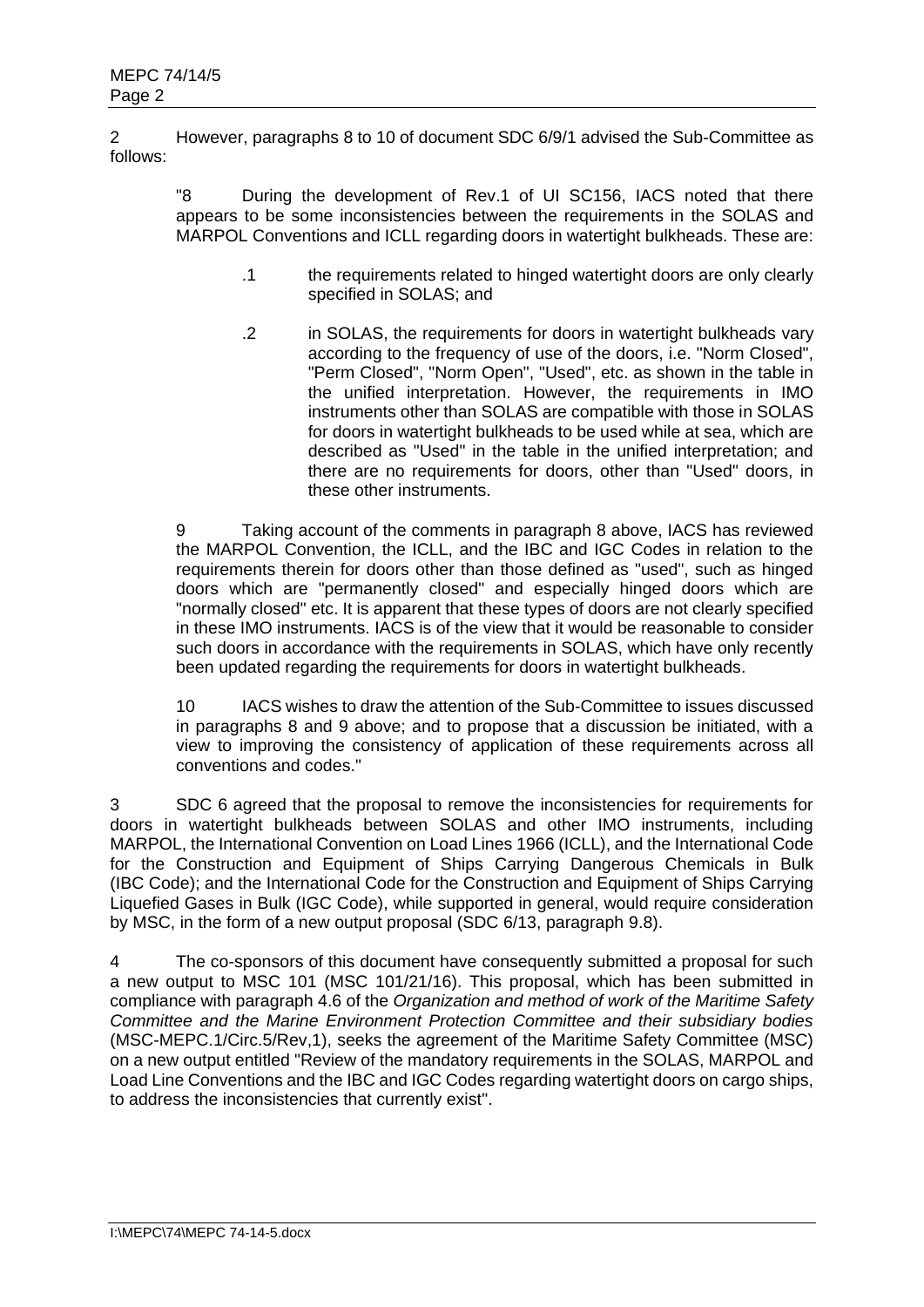#### **Explanation of the issue**

5 SOLAS regulations II-1/13-1.2 and 13-1.3 state:

"2 Doors provided to ensure the watertight integrity of internal openings which are used while at sea are to be sliding watertight doors capable of being remotely closed from the bridge and are also to be operable locally from each side of the bulkhead. Indicators are to be provided at the control position showing whether the doors are open or closed, and an audible alarm is to be provided at the door closure. The power, control and indicators are to be operable in the event of main power failure. Particular attention is to be paid to minimizing the effect of control system failure. Each power-operated sliding watertight door shall be provided with an individual hand-operated mechanism. It shall be possible to open and close the door by hand at the door itself from both sides.

3 Access doors and access hatch covers normally closed at sea, intended to ensure the watertight integrity of internal openings, shall be provided with means of indication locally and on the bridge showing whether these doors or hatch covers are open or closed. A notice is to be affixed to each such door or hatch cover to the effect that it is not to be left open."

Thus. SOLAS requires watertight doors that are used while at sea to be of the sliding type; while watertight doors that are normally closed at sea are not required to be of the "sliding" type (i.e. they may be "hinged" watertight doors).

6 Regulation 28.3.1 of MARPOL Annex I states:

"3 Oil tankers shall be regarded as complying with the damage stability criteria if the following requirements are met:

> .1 The final waterline, taking into account sinkage, heel and trim, shall be below the lower edge of any opening through which progressive flooding may take place. Such openings shall include air-pipes and those which are closed by means of weathertight doors or hatch covers and may exclude those openings closed by means of watertight manhole covers and flush scuttles, small watertight cargo tank hatch covers which maintain the high integrity of the deck, remotely operated watertight sliding doors, and sidescuttles of the non-opening type."

Thus, on oil tankers, MARPOL requires all watertight doors, regardless of their use at sea, to be of the sliding type. The same requirements for watertight doors to be of the sliding type are to be found in paragraph 2.9.2.1 of the IBC Code and paragraph 2.7.1.1 of the IGC Code.

7 Regulation 27(13)(a) of the ICLL states:

"(13) The condition of equilibrium after flooding shall be regarded as satisfactory provided:

(a) The final waterline after flooding, taking into account sinkage, heel and trim, is below the lower edge of any opening through which progressive downflooding may take place. Such openings shall include air pipes, ventilators (even if they comply with regulation 19(4)) and openings which are closed by means of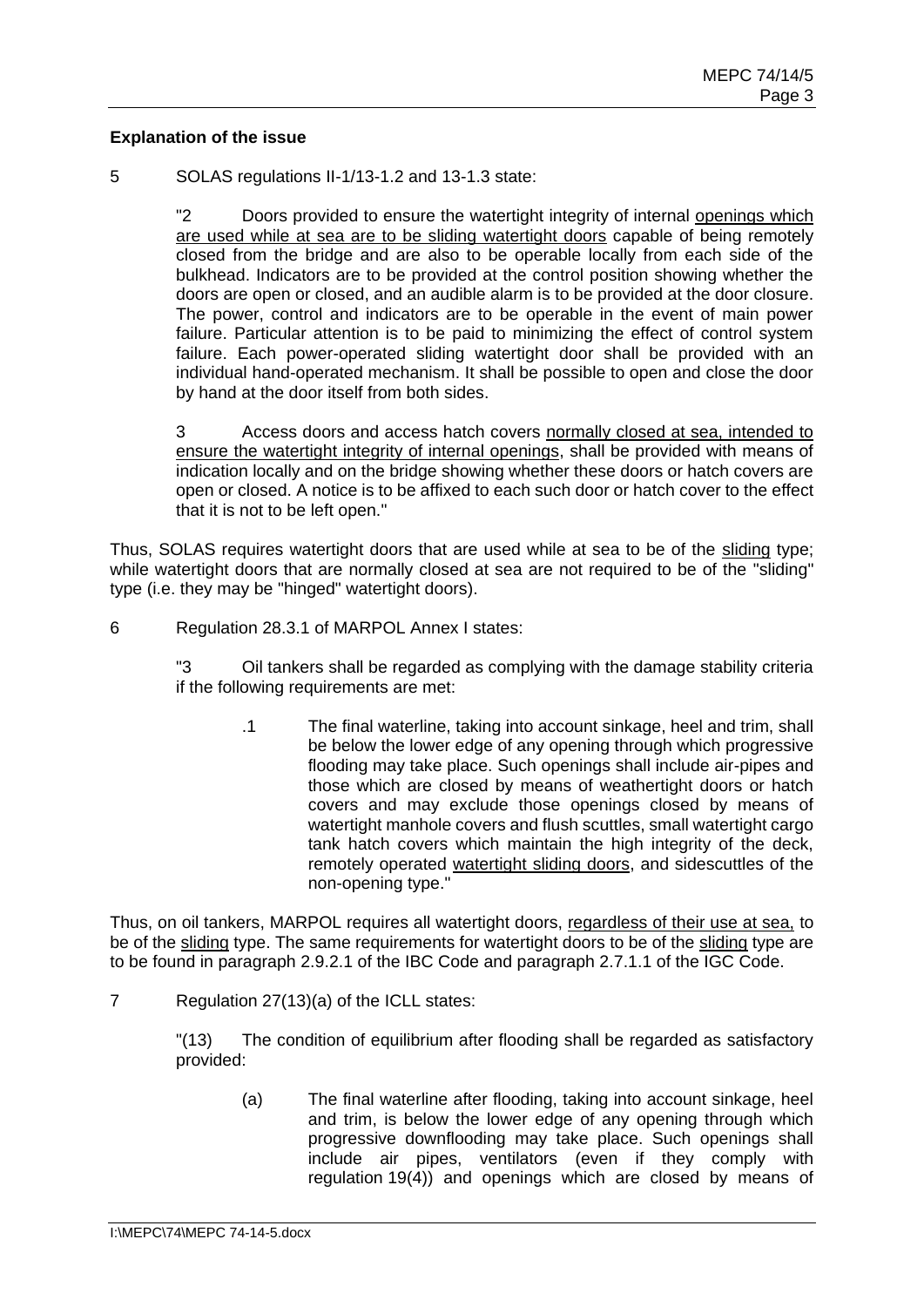weathertight doors (even if they comply with regulation 12) or hatch covers (even if they comply with regulation 16(1) through (5)), and may exclude those openings closed by means of manhole covers and flush scuttles (which comply with regulation 18), cargo hatch covers of the type described in regulation 27(2), remotely operated sliding watertight doors, and sidescuttles of the non-opening type (which comply with regulation 23). However, in the case of doors separating a main machinery space from a steering gear compartment, watertight doors may be of a hinged, quick-acting type kept closed at sea whilst not in use, provided also that the lower sill of such doors is above the summer load waterline."

Thus, the ICLL requires watertight doors to be of the sliding type, except for doors separating a main machinery space from a steering gear compartment, where they may be of the hinged type.

8 Paragraphs 5 to 7 above demonstrate the lack of consistency in the mandatory requirements regarding watertight doors. It is intended that the outcome of the review, in the form of any necessary amendments to the mandatory requirements referred to in paragraphs 5 to 7 above, will provide a justified, reasoned and rational set of consistent requirements regarding the fitting of watertight doors on cargo ships. It is proposed that any such amendments only apply to "new" ships constructed on or after the entry into force of the amendments. It is neither intended nor expected that there will be any significant additional costs to the industry as a consequence of the outcomes from this new output.

# **Timing**

9 Document MSC 101/21/16 recommends that the proposed output should be included in the post-biennial agenda of MSC, with SDC as the associated organ, and should be completed in no more than two sessions. MSC 101 will also be invited to agree that this new output be put on the biennial agenda of SDC and the provisional agenda for SDC 7 (spring 2020), in view of the urgent need to have consistent provisions on the same matter in different instruments.

10 With two sessions to consider the issue in SDC, the outcomes (in terms of any draft amendments to the mandatory instruments within the purview of MSC) would be sent to the MSC meeting in late 2021 for approval, with a view to adoption at the MSC meeting in spring 2022. Consequently, it is expected that any such amendments would enter into force on 1 January 2024. This is important as MSC has agreed that, in the absence of exceptional circumstances, amendments to SOLAS and its related mandatory instruments (in this case the IBC and IGC Codes) should enter into force over a four-year cycle, which for future amendments is expected to be 1 January 2020, 1 January 2024, 1 January 2028 etc.

11 The co-sponsors consider that it will be important, for the sake of global and consistent implementation, that any amendments to the instruments discussed in paragraphs 5 to 7 above, should enter into force on the same date.

# **Role of the Marine Environment Protection Committee**

12 It is noted that amendments to MARPOL and the IBC Code (see paragraph 6 above) fall within the remit of this Committee.

13 Unfortunately, the timing of SDC 6 made it impossible to meet the deadline for submitting documents to this session of the Committee for proposing new outputs.